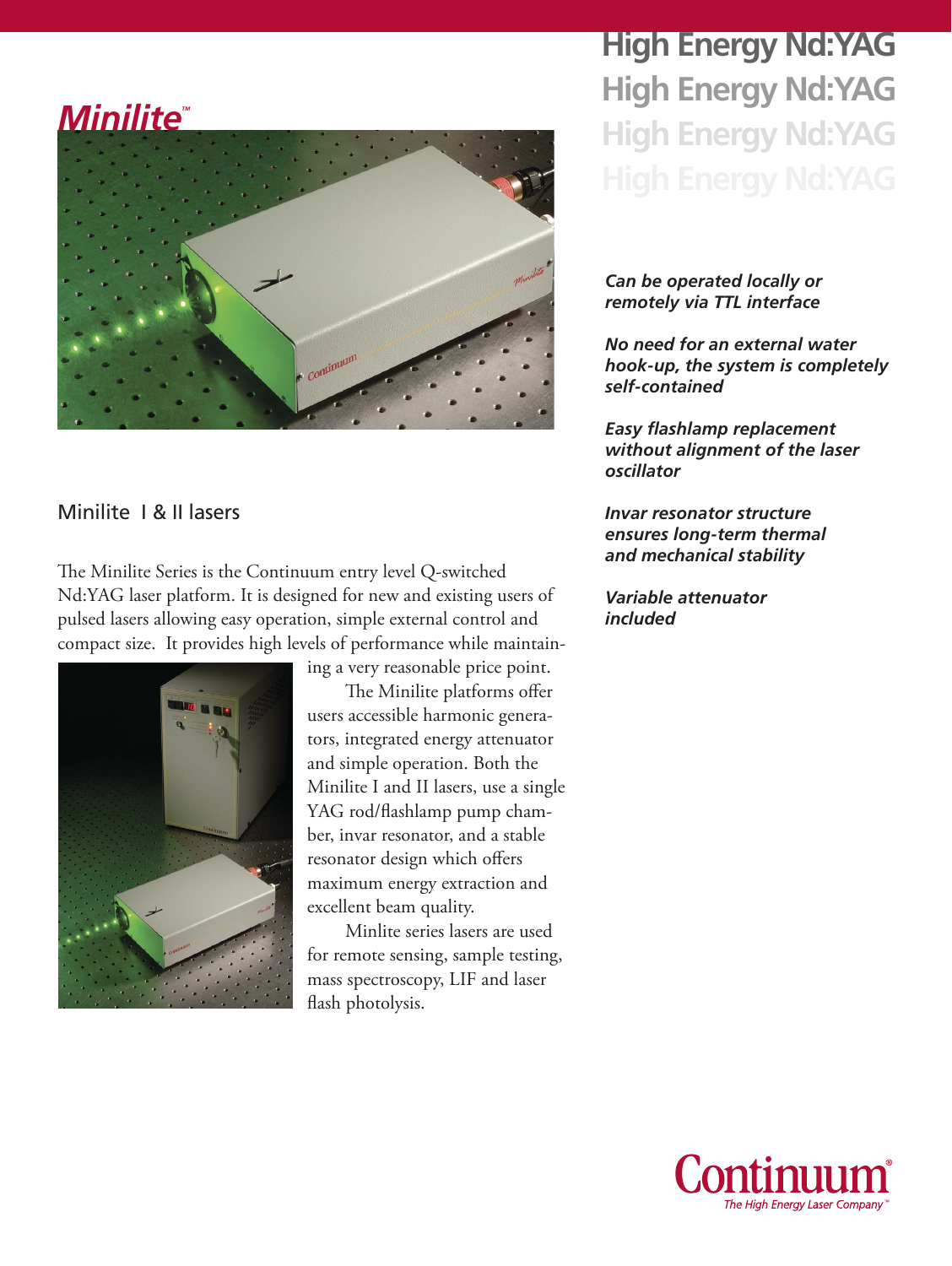## *Minilite Specifications*

| Description                               | ML <sub>1</sub> | ML II        |
|-------------------------------------------|-----------------|--------------|
| <b>Repetition Rate (Hz)</b>               | $1 - 15$        | $1 - 15$     |
| Energy (mJ)                               |                 |              |
| 1064 nm                                   | 28              | 50           |
| 532 nm                                    | 12              | 25           |
| 355 nm                                    | 4               | 8            |
| 266 nm                                    | $\overline{2}$  | 4            |
| Pulsewidth <sup>1</sup> (nsec)            |                 |              |
| 1064 nm                                   | $5 - 7$         | $5 - 7$      |
| 532 nm                                    | $3 - 5$         | $3 - 5$      |
| 355 nm                                    | $3-5$           | $3 - 5$      |
| 266 nm                                    | $3 - 5$         | $3 - 5$      |
| Linewidth (cm-1)                          | $\mathbf{1}$    | $\mathbf{1}$ |
| Divergence <sup>2</sup> (mrad)            | $<$ 3           | $3$          |
| Beam Diameter (mm)                        | 3               | 3            |
| Jitter <sup>3</sup> ( $\pm$ ns)           | 0.5             | 0.5          |
| Energy Stability <sup>4</sup> ( $\pm\%$ ) |                 |              |
| 1064 nm                                   | 2.0;0.6         | 2.0;0.6      |
| 532 nm                                    | 3.0;1.0         | 3.0;1.0      |
| 355 nm                                    | 4.0; 1.3        | 4.0; 1.3     |
| 266 nm                                    | 8.0;2.6         | 8.0;2.6      |
| Polarization                              |                 |              |
| 1064 nm                                   | Horizontal      | Horizontal   |
| 532 nm                                    | Vertical        | Vertical     |
| 355 nm                                    | Horizontal      | Horizontal   |
| 266 nm                                    | Horizontal      | Horizontal   |



Notes

1. Full width half max

2. Full angle for 86% (1/e2 ) of energy

3. With respect to external trigger

4. The first value represents shot-to-shot for 99.9% of pulses, the second value repre sents RMS

All specifications at 1064 nm unless otherwise noted. As a part of our continuous improvement program, all specifications are subject to change without notice.